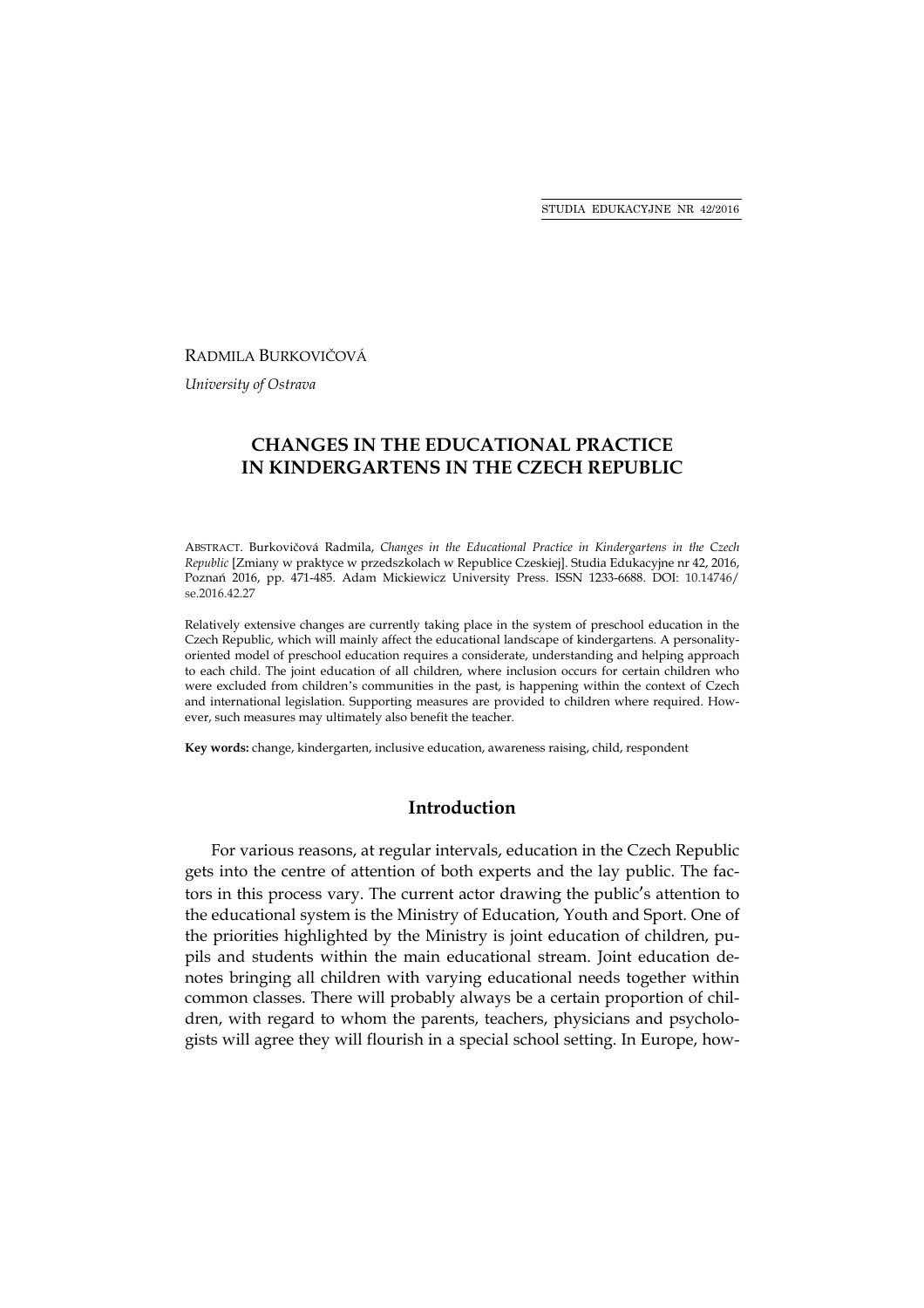ever, the Czech Republic has the third highest proportion of children excluded from the main educational stream. Children with physical handicaps and sensory impairments, who may not be expected to meet the cognitive requirements of tuition, are not included in classes at regular primary schools. Until now, they have been placed in special schools. The education of Roma children is a separate issue. The long-term aim is for common schools offering high-quality tuition to become a first choice<sup>1</sup> for all children, except for when medically justified otherwise. The special schools are retained within the education system.

The frequency of discussions on joint education in the Czech society has markedly grown during the last two years. Representatives of the academia; the Czech Professional Society for Inclusive Education; representatives of schools, parents and young people with special educational needs (hereinafter also referred to as SENs) believe that inclusive education is a way of achieving higher quality and fairness in education. The aim of joint education is to maximise the educational potential of each child – if possible – among their natural peers. Considering the segregationist nature of the entire Czech educational system, manifesting itself through the existence of extended grammar schools and specialised schools for the gifted, and taking into account the right of the parent to choose their child's school, the society views the Ministry's activity as an effort at a systemic change.

Change is a generic name for an observable and identifiable transition from a certain quality, state or characteristic of an object to another quality, state or characteristic. It tends to be viewed as an expressionof advancement or progress, but it may also be a sign of regression. It happens over time, has a direction and takes place in steps, which may have various intensities. If a change is quantifiable, it is either an increment, or a reduction.2 As individualities, the people concerned tend to view the change in different ways. The evaluation of a change, which should be undertaken on the basis of the information available, tends to be highly subjective and often ambiguous, and individuals may use it to express their attitude to the change. As a rule, they then act in keeping with their expressed attitudes, also considering the effects of their action. Based on new information obtained, for which source credibility, content of the message and also other factors play a major role,

 $\mathcal{L}=\mathcal{L}^{\mathcal{L}}$  , where  $\mathcal{L}^{\mathcal{L}}$ 

<sup>1</sup> Open Society Fund Praha. *Do all children have equal educational opportunities?* http://osf.cz/cs/co-delame/vzdelavani-deti-a-mladych-

lidi/?utm\_source=adwords&utm\_medium=ppc&utm\_content=otevrenaskola&utm\_campaign =S\_Podporte&gclid=CjwKEAiA7ejCBRDlp8uF6ezPnjoSJAAPED7MD-57vm56wy8v4W1Y AL8zTSo0AbC-WrprylpFvmCo8BoCSq\_w\_wcB). [available: 18 January 2017].

<sup>2</sup> W. Brugger, *Filosofický slovník*, Naše vojsko, Praha 1994.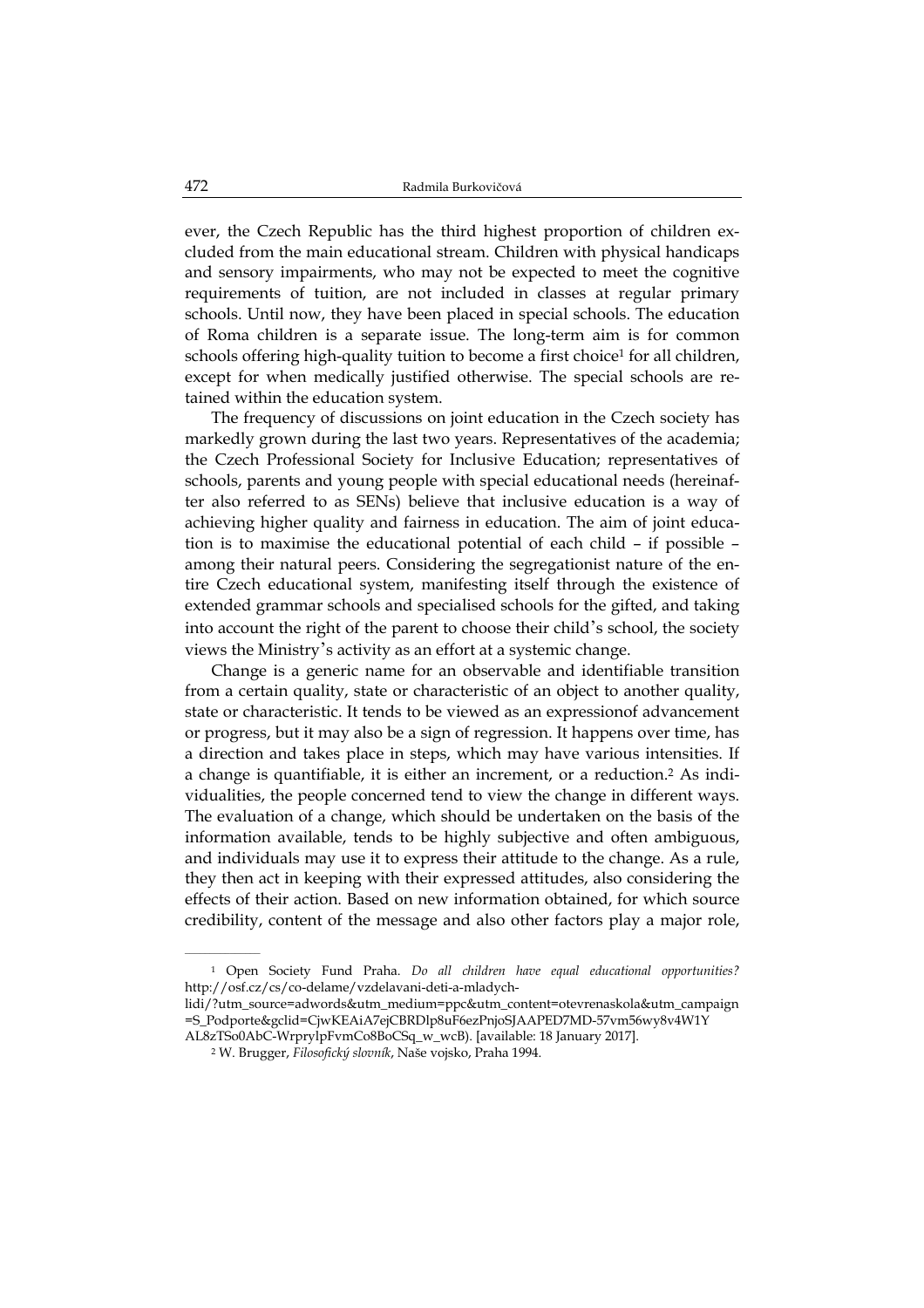the individual may change their attitude. A change of attitude will manifest itself as a change of behaviour.3 In the context of education, the change currently taking place is viewed as a new or a changed attitude of individuals to education of handicapped children, pupils and students, expressed by the acceptance of the concept of inclusive education for all within the main educational stream in common classrooms facilitated through the adoption of so-called supporting measures.

### **Legislative backing of changes in children's education**

Joint education is supported by both national regulations, especially (a) the Education Act, as amended, $4$  the Decree (b) concerning the education of pupils with special educational needs and gifted pupils and the Decree c) on the provision of counselling services at schools and school counselling establishments. When implementing the changes, Czech legislation is mainly based on the following international documents: The Universal Declaration of Human Rights adopted by the UN in 1948, the UN Convention on the Rights of the Child of 1989, the UNESCO Salamanca Statement of 1994, the World Declaration on Education for All, or the so-called Jomtien Declaration of 1990 andthe UN Convention on the Rights of People with Disabilities of 2006.

The Decree referred to under b) establishes one of the main underlying concepts of joint education, namely that all children are educated in a "common classroom setting". At the same time, however, it formulates an idea that the common classroom setting must not limit a handicapped child in any way. The setting will be recommended by a school counselling establishment. Therefore, if a child with a handicap does not feel comfortable in the common classroom setting, and the latter cannot be modified for any reason, the child must be placed at a school, the setting of which reflects the child's specific handicap. The condition is that the child's legal guardian applies for their child to be educated in the given class and attaches a recommendation of the relevant school counselling establishment to their application. However, children without a mental handicap are not placed in classrooms for children with mental handicaps.

 $\mathcal{L}=\mathcal{L}^{\mathcal{L}}$ 

<sup>3</sup> J. Průcha, E. Walterová, J. Mareš, *Pedagogický slovník*, Portál, Praha 2008, p. 171.

<sup>4</sup> Ministry of Education, Youth and Sport. *Act No. 561/2004 Coll. on preschool, primary, secondary, higher vocational and other education (Education Act)*, http://www.msmt.cz/dokumenty-3/skolsky-zakon-ve-zneni-ucinnem-od-1-1-2017-do-31-8-2017, [available: 18 January 2017].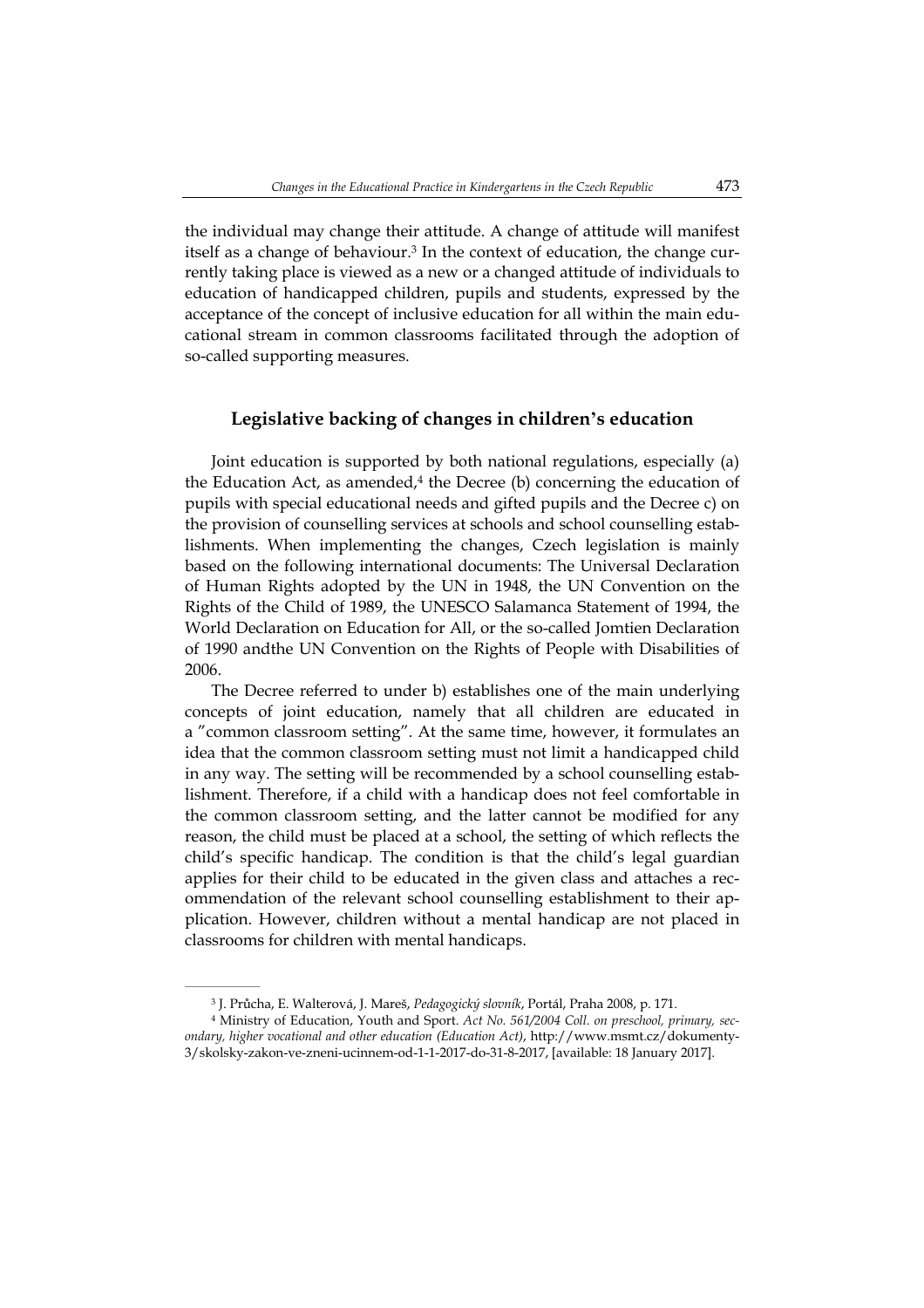Preschool education supports development of perception, thinking, attention, motor skills and helps stipulate development. The current education model for preschool children is personality-oriented at Czech kindergartens, which calls for a considerate, understanding and helping approach to all children. The aim of all changes related to the concept of joint education is to create such educational conditions for kindergarten children that reflect their capacities, their needs in relation to their age, which respect the depth of their talent and the impacts of their health state in the process of their preparation for school. The changes include interventions to support the impaired skills of the children by including practical activities in the curriculum.

# **Supporting Measures**

With effect as of 1 September 2016, the Amendment to the Education Act guarantees the right of children to so-called supporting measures, the purpose of which it is to overcome the children's handicaps. The first level of support mainly consists in developing an educational support plan (hereinafter also referred to as PPP) for the child, which involves making methodological adjustments to the educational process and its application; regular mutual consultations of the educational staff with evaluation of the methods employed and material support depending on the structural nature of the school.5 The second level of support includes educational and other recommendations and the appointment of a specific staff member of a school counselling establishment responsible for communication with the school, and individuals providing counselling services to the school as part of their expertise, for the purposes of educating gifted children; where necessary, a child may be assigned to a special educational or educational intervention care programme depending on the composition of the child's difficulties.

The third level of support is applied on recommendation of a school counselling establishment. Depending on the composition of the child's special educational needs and on the capacities of the kindergarten concerned, the child may be assigned to a special educational or educational intervention care programme. In their work, the teacher is supported by a teacher assistant, a school psychologist, or a special education teacher for up to 4 children per class, it being understood that the special educational

 $\mathcal{L}=\mathcal{L}^{\mathcal{L}}$ 

<sup>5</sup> Ministry of Education, Youth and Sport. *Decree No. 27/2016 Coll., on the education of pupils with special educational needs and gifted pupils,* http://www.msmt.cz/dokumenty-3/vyhlaska-c-27-2016-sb-o-vzdelavani-zaku-se-specialnimi, [available: 18 January 2017].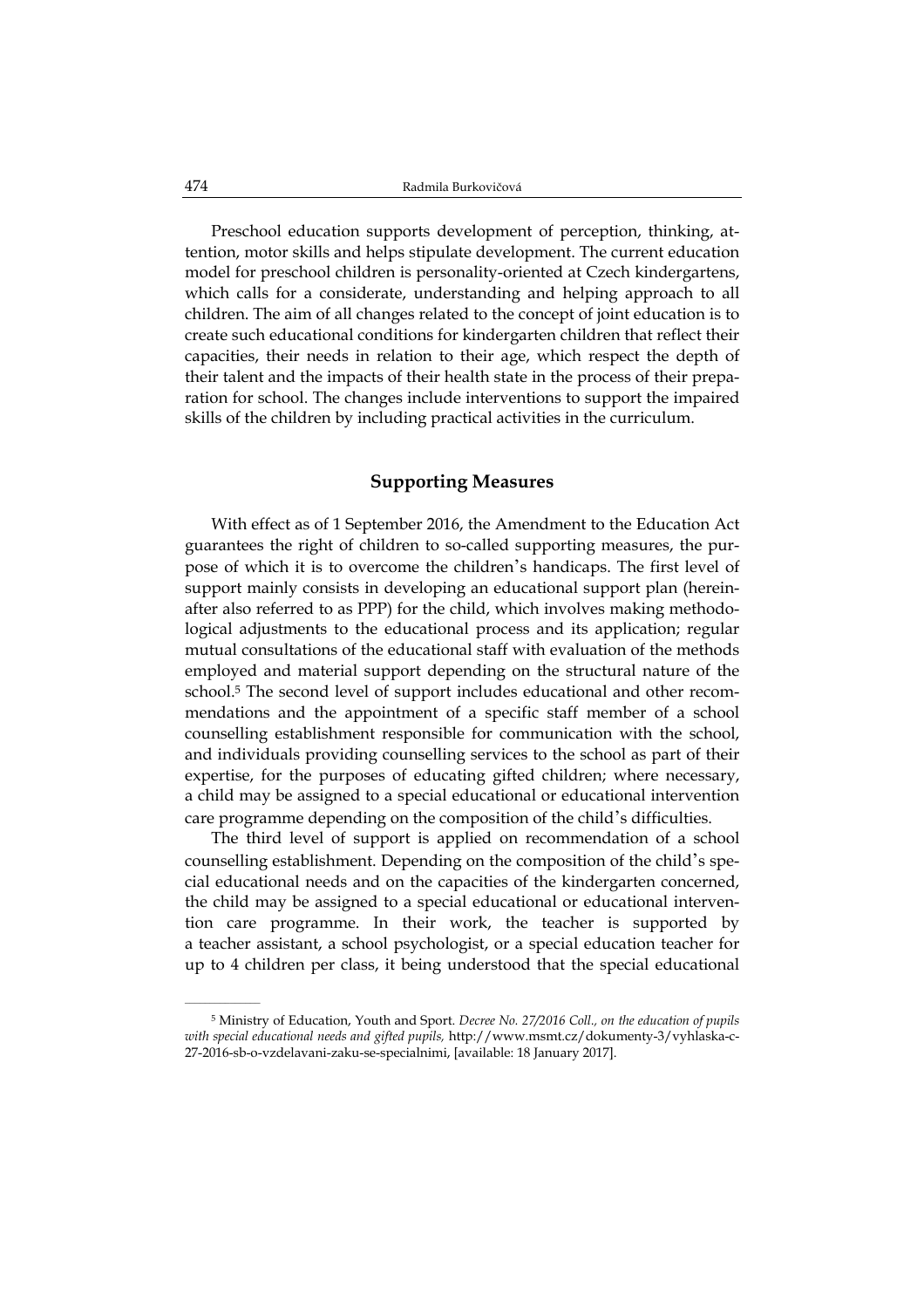needs of the children, for whom the teacher's support by a teacher assistant is sought, do not necessarily have to be of the same kind. If there are more then 4 children with special educational needs in a class, or if the teacher's support by an assistant teacher is no long sufficient, another teacher may be introduced in the educational process.

Unlike for the levels of support referred to above, at the fourth level, the school counselling establishment becomes the coordinator of the care. In addition to teacher assistants, it is possible to use an interpreter into the Czech sign language, a special education teacher, a school psychologist or other educational workers. Special education centre's services concerning the child's spatial orientation are available and methodological support is provided to the kindergarten's educational workers. Educational or school services at this level are only provided in premises that have been structurally or technically adapted.

Fifth-level support measures are reserved for children with combined handicaps. These children are not placed in kindergartens for now.<sup>6</sup>

The range of supporting measures selected always respects the children's age and specific features. Naturally, the cooperation of teachers and all professionals with the child's legal guardians is indispensable at all levels of the support provided, both when applying the child's support and when conducting regular efficiency reviews for the supporting measures selected for the child, depending on the character of the child's SEN. If the support provided is terminated, it is the kindergarten's obligation to notify the child's legal guardian thereof.

## **Methodology**

The survey focused on the level of awareness of the changes in the area of education of children with SENs for two groups of respondents, namely kindergarten teachers, principals and head teachers<sup>7</sup> enrolled in the combined form of the Kindergarten Teacher Training course at the Pedagogical Faculty of the University of Ostrava, and kindergarten teachers, principals and head teachers who have not yet enrolled in the course.

 $\mathcal{L}=\mathcal{L}^{\mathcal{L}}$ 

<sup>6</sup> Ministry of Education, Youth and Sport. *Decree No. 72/2005 Coll. concerning the provision of c counselling services at schools and school counselling establishments,* https://www.zakony prolidi.cz/cs/2005-72,[available: 18.01.2017].

<sup>7</sup> J. Michalík, P. Baslerová, L. Felcmanová, *Podpůrná opatření ve vzdělávání*, Člověk v tísni, o. p. s., Praha 2015, p. 11.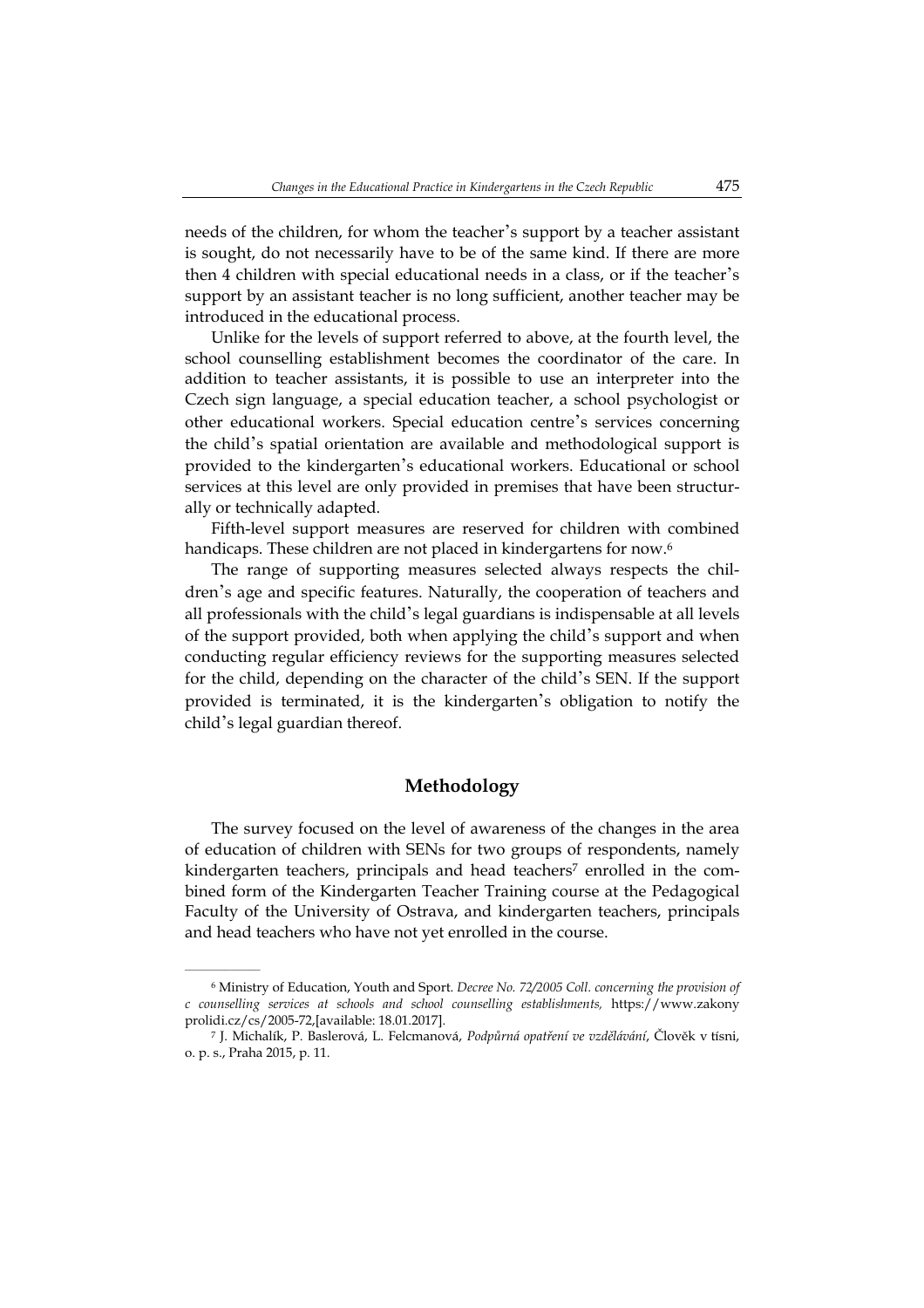It will be mainly kindergarten principals or head teachers who will introduce, or are already introducing, the changes in practice, and the teachers specifically will implement, or are implementing them as part of their direct work with the children. All groups of educational workers are expected to be informed, i.e., professionally and legislatively aware of the changes so that they could apply them in practice. Also, they are expected to be ready, in educational terms, to handle, along with the children, their parents and other stakeholders, the social and educational situations that may occur in connection with the changes in the educational system.

In the Czech Republic, graduates from secondary schools focusing on preschool children's education also become qualified and enter the educational practice. After that, they may enrol in kindergarten teacher training courses at the Baccalaureate level and, subsequently, in preschool age education courses at the Master's level, at pedagogical faculties.

At the Pedagogical Faculty in Ostrava, information on the changes in the educational system are provided under several courses of study, as shown in the respective syllabuses.

Therefore, the principal question was:

Do the educational workers currently enrolled in the combined-form Kindergarten Teacher Training course at the Pedagogical Faculty of the University of Ostrava show better awareness of the changes than the educational workers who have not yet enrolled in the course?

The principle question gave rise to a score of specific questions. For example, what do the educational workers consider to be a change in the preschool children's education system? How and where do they get information on the changes in the educational system? How are the changes in the preschool children's education prepared? What do they know about the educational support plan?

The assumption was that there would be no statistically significant differences between the frequencies of responses between the two groups of respondents and that both groups of respondents will display the same level of awareness. The assumption is based on the fact that both groups of respondents are active in the educational field, sharing the same informational, legislative, educational and social environment.

We will base the analysis on the paradigm of interpretative sociology. There is an interest in establishing how the targeted social reality (awareness of the changes in the system of educating children) is viewed and interpreted by the two groups of educational workers.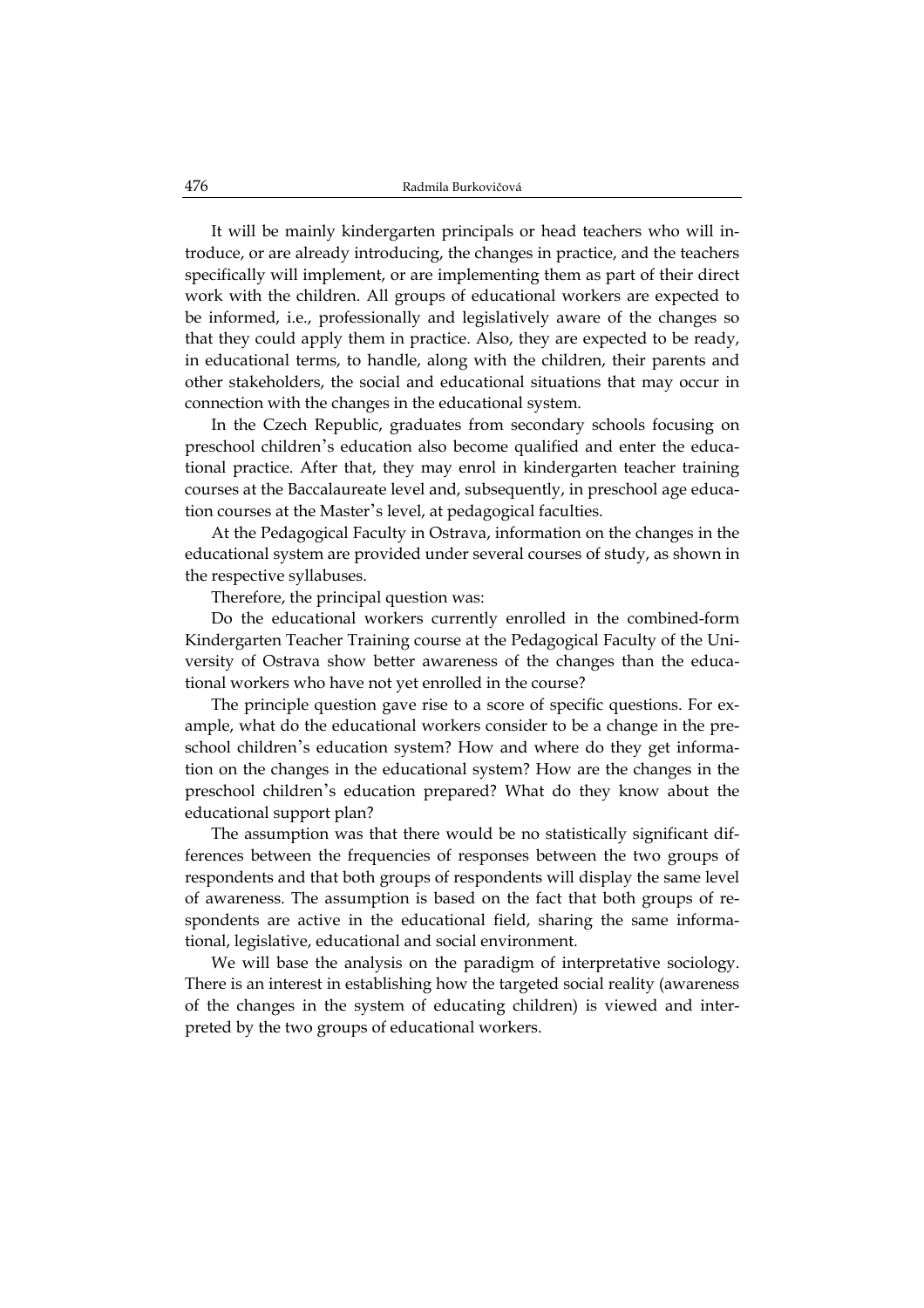A quantified questionnaire survey was undertaken. The first group of respondents were field educational workers (hereinafter referred to as RT respondents teachers). Using a directory of kindergartens available, a hundred schools were addressed via email in October and November 2016. The assumption that one response only would be obtained from each kindergarten proved correct; 98 responses were obtained in total. For information: 17 (20.73%) questionnaires were returned by kindergartens that have more than four classes, 17 (20.73%) from kindergartens with four classes, 25 (30.48%) from kindergartens with three classes, and 27 (32.93%) and 12 (14.63%) from kindergartens with two classes and one class, respectively. In 16 out of 98 questionnaires the respondents filled in university education under the item dedicated to the respondent's completed education. Considering the aim of the research, these questionnaires were set aside; as a result, responses from 82 questionnaires were processed.

The other group of respondents (hereinafter referred to as "RS respondents students") was composed of students of the combined-form study programme referred to above, as they registered, on a voluntary basis, for the research from all years of study before the same number of respondents as for the RT group was achieved. They filled in the questionnaire within the same time limit, in a classroom, individually and without being able to cooperate with one another. The electronic, non-standardised questionnaire contained 20 items, a part of them closed – they were dichotomous, polytomic multiple-choice questions, multiple-option questions; a part of them encouraged loose responses. In order to secure the proper formulation of the questions, piloting was used and taken part in by full-time students.

As regards the RT group, the managements of kindergartens chose not to ask teachers-beginners with less than 2 years of experience to answer the questions. Depending on the length of their educational experience, the responses were given by 19 educational workers with 2 to 5 years of experience (23.17%), 14 educational workers with 6 to 10 years of experience (17.07%), 33 educational workers with 11 to 15 years of experience (40.24%); 31 educational workers with 16 to 20 years of experience (37.80%) and only 1 educational worker over 20 years of experience (1,22%). It has been shown that based on their length of experience, the kindergarten managements mostly trusted educational workers with medium length of experience to answer the questions. They are experienced, professionally consolidated workers who-considering their professional presence and future—should be interested in the current situation and trends in their field.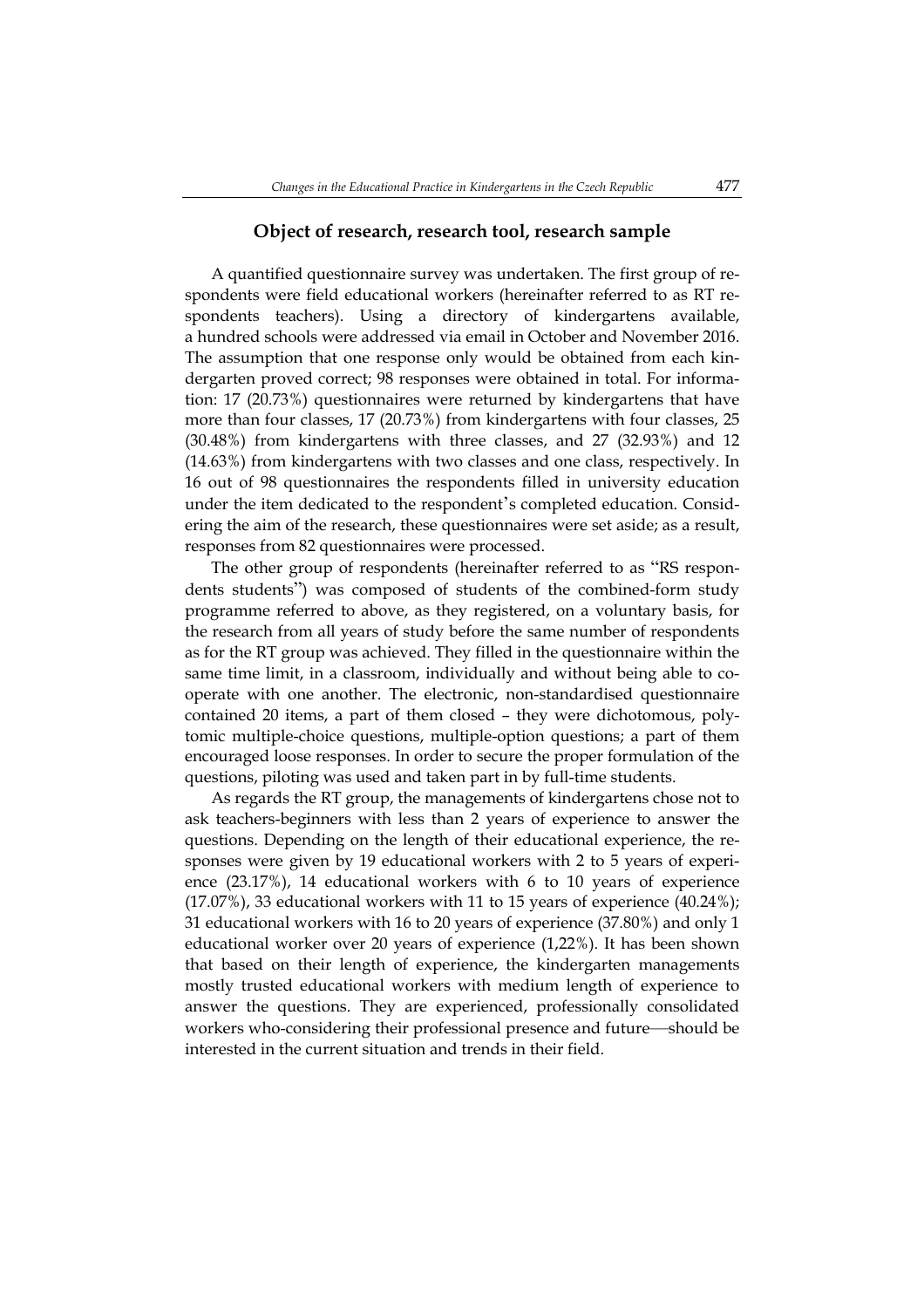In the RS group, 25 students (30.48%) had 2 to 5 years of experience, 34 students (41.46%) had 6 to 10 years of experience; 16 students (19.51%) had 11 to 15 years of experience; **7** students (8.54%) had 16 to 20 years of experience and none of the students reported over 20 years of experience.

The relationship between the length of educational experience and awareness will be analysed at the next data processing stage.

#### **Results and analysis of the data obtained**

Some results are given. Based on the frequencies obtained, values were calculated for the relevant data $\chi^2$ . The values were compared to the critical value for the selected level of importance and a decision to accept or not to accept the hypothesis was made. The data obtained from the loose answers were subjected qualitative classification. In the verbal reports, answers similar in meaning were identified with the same symbol; then they were analysed and the basic analytical units, i.e. concepts and categories, were derived. After that, they were used for a re-analysis. The results were turned into quantitative processing.

The following data were obtained from answers to the question as to what the teachers considered as a change in preschool children's education:

The placement of children with any handicap or disorder among healthy children in regular classrooms was regarded as a change by 57 T respondents (69.51%) and 68 S respondents S (83.93%).

Legislative amendments are regarded as a change by 64 RT respondents (78,05%) and 74 RS respondents (90.24%). This category reported the highest frequency among respondents assigned to both groups.

Involvement of a teacher assistant in the educational process was also regarded as a major change by the respondents. It was labelled as such by 54 RTs (65.85%) and 64 RSs (70.05%). It may be assumed that the respondents thought of the availability of the assistant rather than anything else, since teacher assistants have been available ever since 2004. But it was hardly ever possible to get one, due to financial reasons.

Based on the frequency at which it was indicated by the respondents (48 RTs (58.54%) and 51 RSs (%)), development of educational support plans placed fourth in the ranking.

Increased demands for teachers by parents were regarded as a chance by 39 RTs (47.56%), but 49 RSs (59.76%).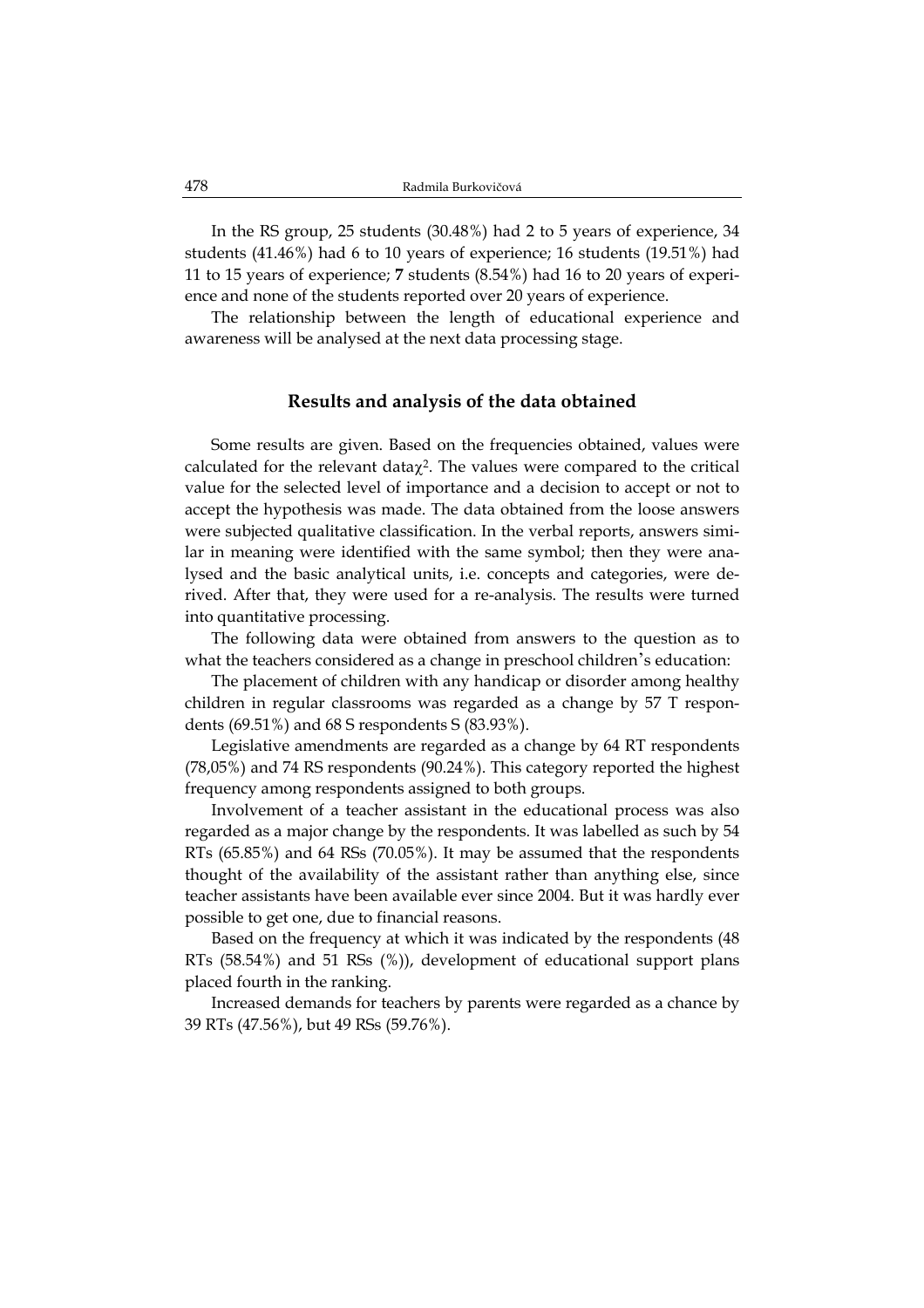49 RT teacher respondents (59.76%) and 47 RS students respondents (57.32%) considered involvement of school counselling establishments in cooperation with the kindergartens as a novelty.

The same number of RTs, 49 (59.76%) viewed as a change the requirements for regular mutual consultations of educational workers. In the RS group, 35 respondents (42.68%) viewed this as a change.

Among other changes identified were the attention the media, parents, and politicians devoted to children with SENs. The frequencies reported greatly differed between the groups though. In the RT group, 54 respondents (65.85%) considered this as a change, while in the RS group, only 14 (17.07%) respondents did.

Material help in the event of the placement of children with SENs was viewed as a change by 16 respondents (19.51%) in the RT group and 23 respondents (28.05%) in the RS group. Some respondents prefixed the expression "material help" by the word "offer" without substantiating the addition. In this way they sounded their concern based on previous experience that this change would not materialise.

The last category established contains changes in the number of children in classes after SEN children are included. This category was mentioned by 17 RTs (20.73%) and 23 RSs (28.05%).

Based on the calculated value  $\chi^2$  the two groups were statistically proven to display the same level of awareness in most categories, except for two, namely the attention of the media, parents and politicians and the change in the number of children in the classes after SEN children are included.

The respondents were further required to identify their source of information on the changes, from which they get information on joint education. Regional Educational Centres (hereinafter referred to as KVCs) operate at the regional level, and their mission is to provide updated, professional, high-quality information. Based on the frequency of the responses given by the RT group, however, the KVCs only placed fourth, with 23 picks (28.05%). In the RT group, searching at the Internet was picked 78 times (95.12%), specialised press 48 times (58.54%), TV and other media 33 times (40.24%), kindergarten management 11 times (13.41%) and colleagues 10 times (12.20%).

The RS group's responses were different in terms of percentages, but the resulting ranking was identical. The KVC was picked 5 times (6.1%); still higher than that, searching at the Internet was picked 81 times (89.78%), specialised press 32 times (39.02%), TV and other media 15 times (18.29%), kindergarten management 5 times (6.1%) and colleagues 4 times (4.88%).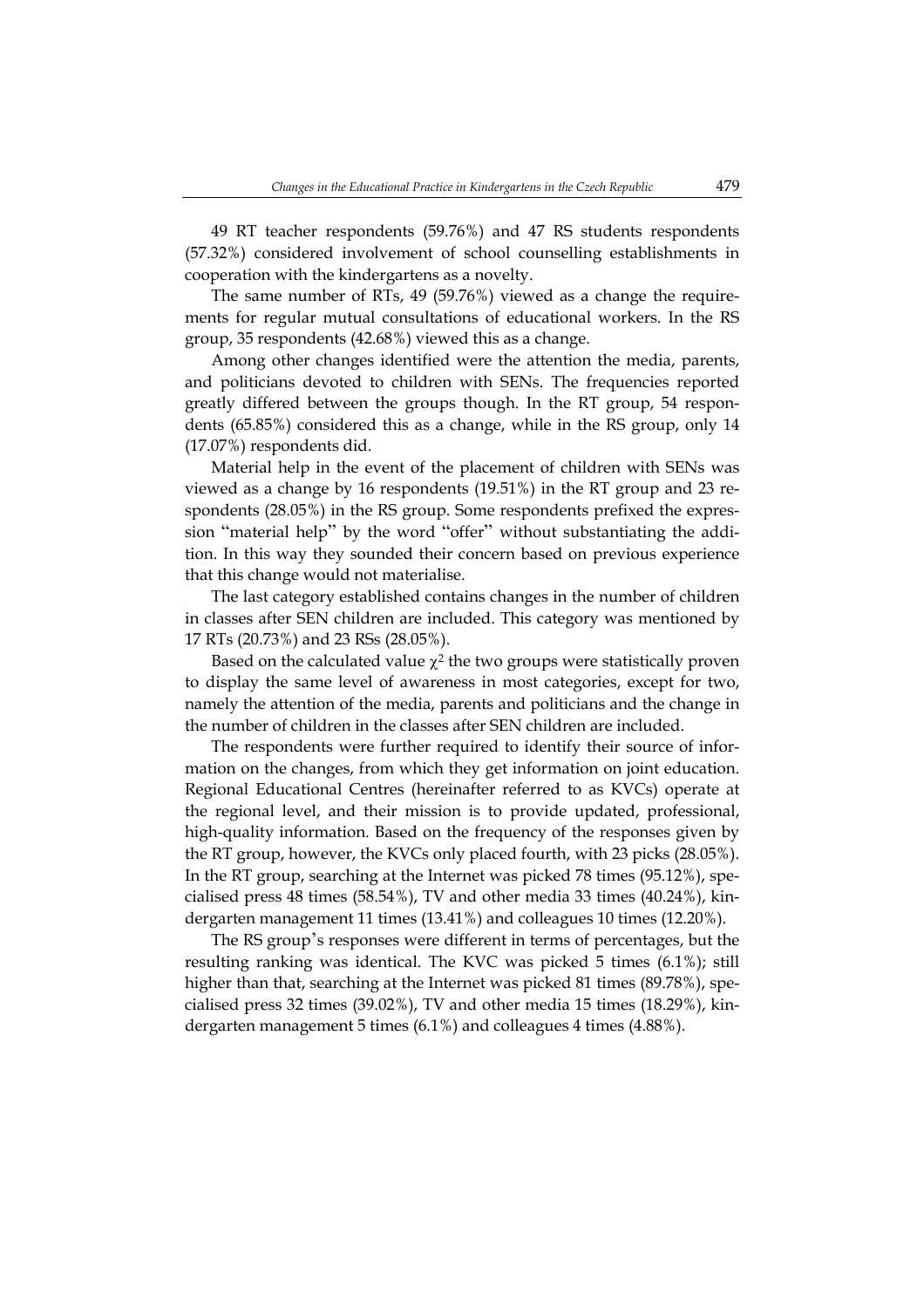The difference in obtaining information from KVC actors; TV and other media; and colleagues is statistically significant. The differences between the groups in reliance upon the other actors are not statistically significant. The preference for the Internet is significant in the RS group. With the frequencies of their responses, both groups communicate that kindergarten principals do not provide their inferiors with sufficient information on changes in the educational system.

Kindergarten teachers have encountered the following special educational needs of children (diagnosed by professionals) in the course of their educational practice after the system changes:

RT group and RS group respondents reported impaired communication skills for 45 and 72 children, respectively; hearing impairments and weakened auditory perception were reported for 9 children by RTs and 2 children by RSs; physical handicaps were reported for 7 children by RTs and 4 children by RSs; RTs and RSs reported 25 and 42 children, respectively, with the autism spectrum disorder; specific behavioural disorder was reported for 12 children by RTs and 11 children by RSs; different living conditions were reported for 27 children by RTs and 4 children by RSs; visual impairment was reported for 6 children by RTs and 17 children by RSs; mental handicap was for 11 children by the RTs and 5 children by RSs. The RT group reported combined handicaps for 1 child, while the RT respondents did to not report meeting any child with this specific disorder.

It should be noted that Czech kindergartens have always been most welcoming to children and their parents. Czech teachers regularly accepted children with SENs even before the onset of this era which specifically concentrates on assigning children with SENs in common classrooms. They have established a practice of including these children among the other children, individually dealing with the children and providing both professional and human assistance to the parents.

In response to a question as to what issues they face when dealing with children with SENs within the educational process, the respondents shared their experience with children with ADHD, who they referred to as being educationally unmanageable – RT 14 (17.07%), RS 17 (20.73%), children with behavioural disorders – RT 35 (42.68%), RS 6 (7.31%) and children with autistic spectrum disorders – RT 5 (6.10%), RS 11 (13.41%). These did not concern current cases, but rather their existing professional experience.

The respondents gave the following specific issues observed when dealing with children with SENs:

High degree of inattention of SEN children during the educational process in general – RT 48 (58.54%), RS 54 (65.85%).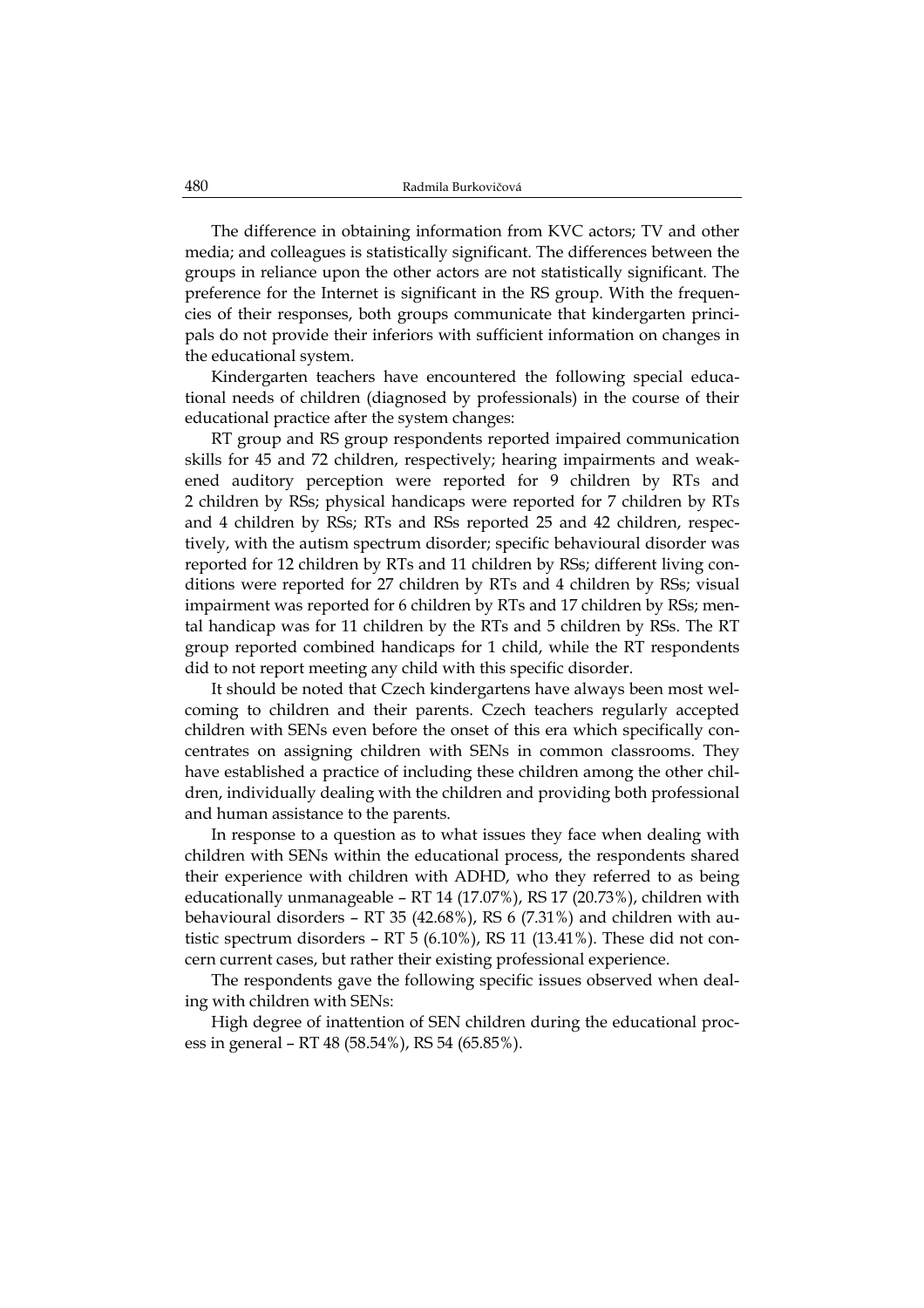Their own inability to evenly distribute their attention among all children (including those without SENs diagnosed) according to their requirements – RT 75 (91.46%), RS 62 (75.61%).

Problems involving cooperation with both the parents of children not diagnosed with SENs and parents of children diagnosed with SENs within classrooms to which SEN children have been assigned – RT 22 (36.83%), RS 38 (46.34%).

Higher incidence of collisions and conflicts among children, which the teachers must deal with since the children are unable to do so on their own – RT 48 (58.54%), RS 23 (28.05%).

Missing methodological guidance – RT 78 (95.12%), RS 54 (65.85%).

The last three problems identified (problematic cooperation…; higher incidence …; missing methodology…) are reported as problems by the respondents with varying frequencies and the difference is statistically significant. For the first two problems, the frequency is subject to multiple external factors. The third problem involves a situation inside the educational system. This is a red flag for the governing bodies, including principals and head teachers, but also for all institutions whose mission is to provide further training to educational workers. The high incidence of problems also implies an irregularity in the training system in the kindergarten teacher training study programme. Respondents who are enrolled in a university course report missing methodological guidance. For the other problems reported, the difference in frequencies given by the two groups is not statistically significant, which does not mean that the problems are not significant as such. Globally speaking, each problem identified and each problem selected points to an irregularity which should be addressed.

The other questionnaire items focused on identifying how the respondents prepare for changes in the system of educating preschool children in their own professional practice. Generally, the following information was obtained on the educational support plan (hereinafter referred to as "PPP"):

All 82 RTs (100%) and 65 RSs (79.27%) reported to have educational support plans prepared for individual children. In statistical terms, the fact that out of 82 respondents only 65 (RS) reported to have an educational support plan ready is not significant.

78 RTs (95.12%) and 79 RSs (96.34%) confirmed they were aware of the difficulties and SENs of the children assigned to their classes.

All of them, i.e. 82 RTs and 82 RSs, reported that all kindergarten teachers had been made familiar with the PPP.

48 RT respondents (58.54%) RT a 51 RS respondents (62.20%) agreed that the child's legal guardians were made familiar with the educational support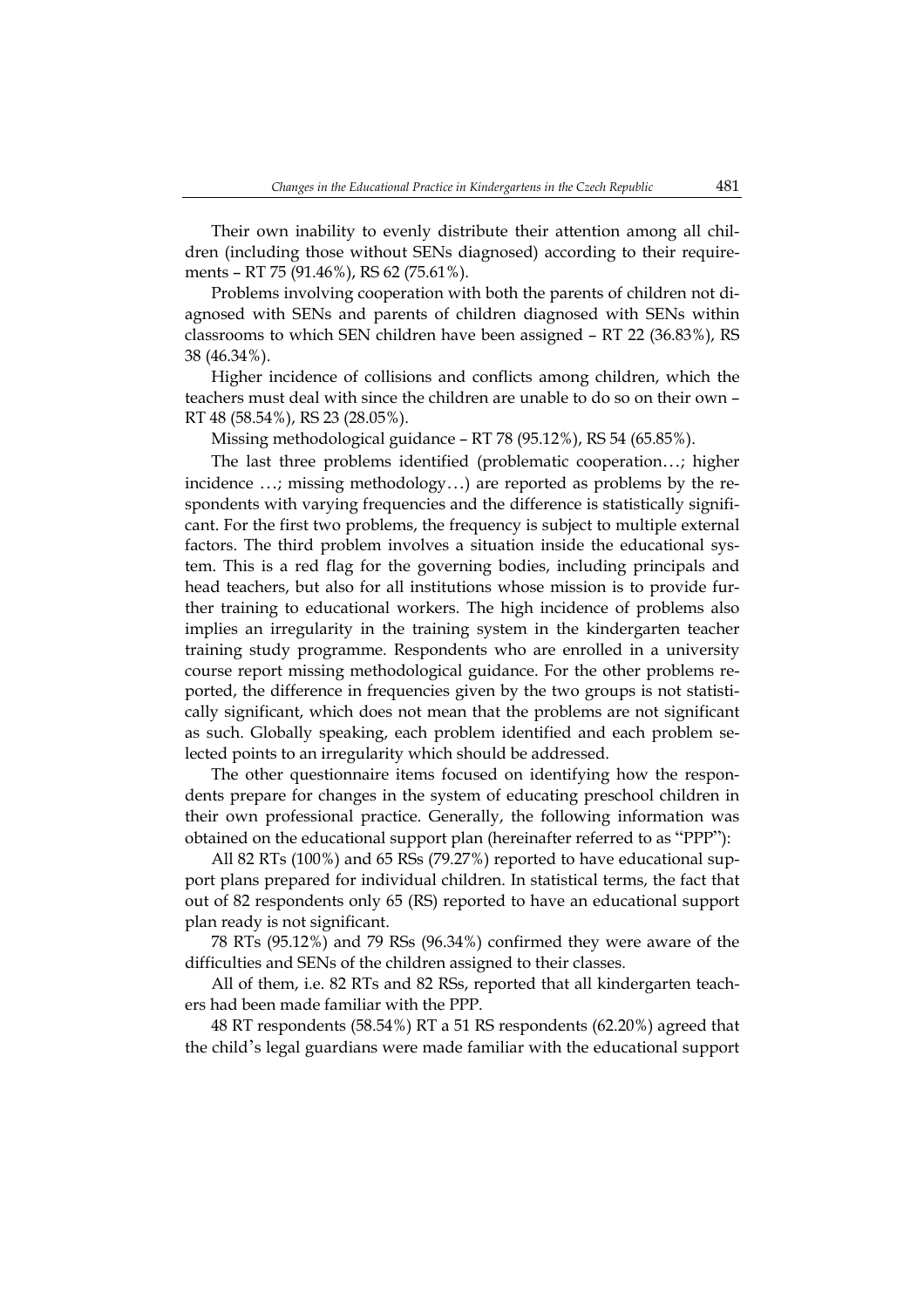plan at their kindergartens. 32 (39.02%) RTs and 12 RSs (14.63%) thought that the familiarisation occurred. The rest, i.e. 2 RTs (2.44%) and 19 RSs (23.17%) did not know whether the child's legal guardians were familiar with the PPP at their kindergartens.

It should be noted that the fact that out of 65 respondents, whose kindergartens have prepared educational support pans, 19 do not know whether the legal guardians have been made familiar with their child's educational support plan is a disgrace from an educational point of view. Cooperation is an integral part of the plan; the parents, in their home environments, are expected to build on the teacher's work, to develop it so as to mutually cooperate in the interest of the child's development. The issue of providing this support to children remains unresolved.

Also, the level of awareness of the need to develop educational support plans was examined. All respondents in both groups agreed that it should be the school developing the plan—where required by the special educational needs of any child. There were differences as to who they thought the initiator of the plan was and upon whose recommendation the plans are developed:

a) school counselling establishments – 25 RTs (30.49%), 62 RSs (75.61%),

b) the child's legal guardian by submitting a request – 75 RTs (91.46%), 62 RSs (75.61%),

c) other authorities – 28 RTs (34.15%), 55 RSs (67.07%), (28),

while the correct answer is a)+b), which was only ticked by 12 RT respondents (14.63%) and 17 RS respondents (20.73%). The differences in the numbers of respondents in the two groups who ticked the correct answer are not statistically significant; what is significant, though, is the fact that such a low number of respondents in both groups were correctly informed as to who is in charge of initiating the production of PPPs by law.

According to 75 RTs (91.46%) and 38 RSs (46.34%), the PPPs formulate the objective of the support and the method of evaluating the progress achieved by the child. As expected, statistically (and realistically) the differences in the frequencies reported for each of the group with regard to the formulation of objectives and methods of evaluating the child's progress are significant.

Considering the required quality of joint education, the survey also sought to establish the respondents' awareness of the content of PPPs. The PPPs mainly provide information on (a) adjustments to the content of children's education, (b) time allocation and content distribution of tuition; (c) modifications to the methods and forms of tuition and child evaluation;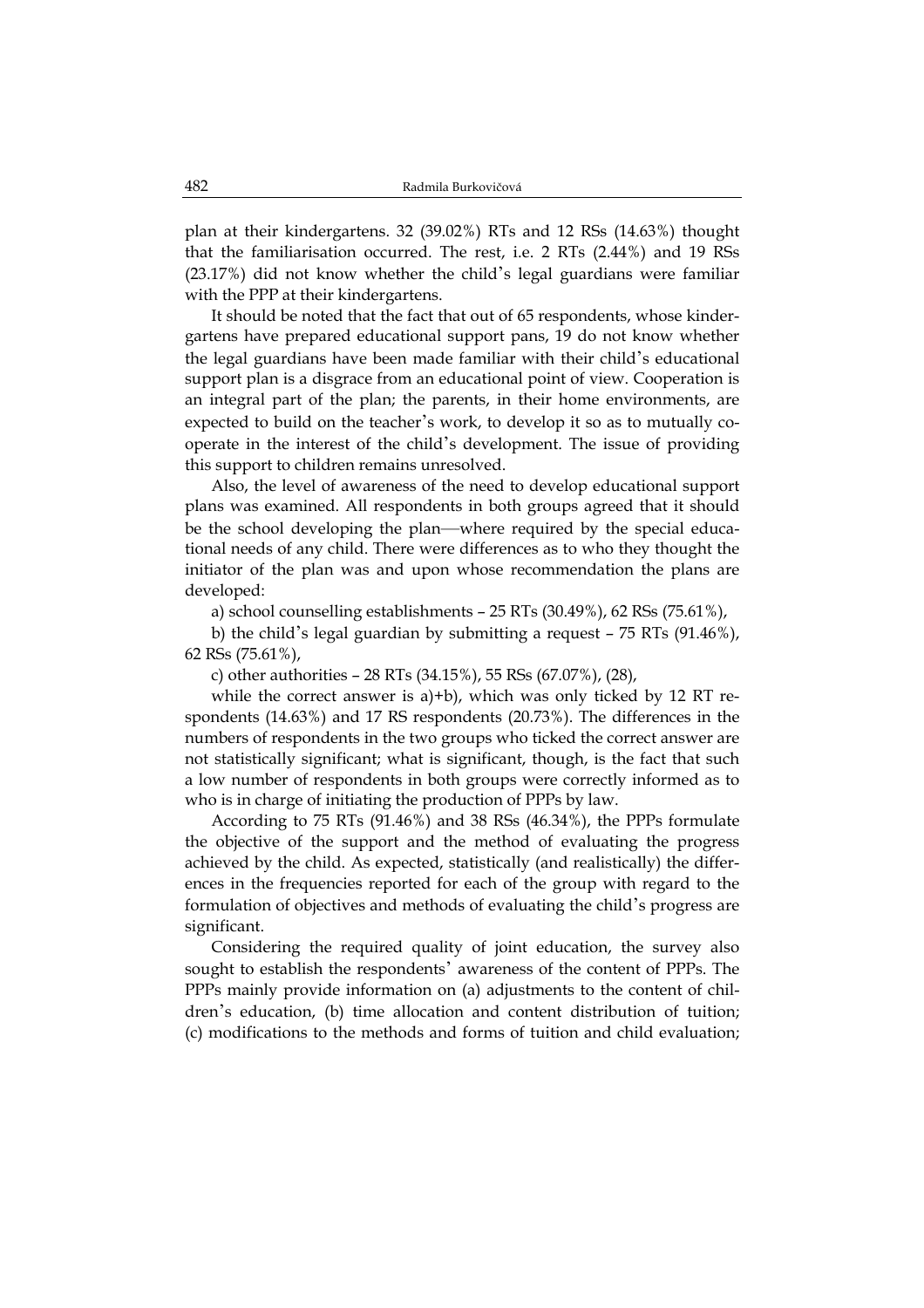(d) any modifications of the outcomes of the children's education process. A multiple option item was presented to the respondents.

19 (23.17%) RTs and 25 (30.49%) RSs ticked all of the options, 23 RTs (28.05 %) and 11 RSs (13,41%) ticked two options, 17 RTs (20.73%) and 45  $(54.88%)$  RSs ticked three options, 23 respondents  $(T)$ , i.e. 28.05%, and 33 respondents (S), which accounts for 40.24%, ticked only one of the options.

The differences in frequencies are statistically insignificant if the respondents who ticked all options and those who ticked one option only are concerned. On the contrary, the differences in frequencies become significant for the respondents who ticked two and three options. Realistically, however, any scenario than that where items (a) and (b) are ticked suggest a lack of awareness of the method in which PPPs are developed. 63 RTs (76.83%) and 57 RSs (69.51%) have incomplete knowledge of how PPPs are developed. The percentage of incompletely informed experts in this field of joint children's education is very high.

The teacher assistant instrument will amount to a very important supporting measure, both for the children and, ultimately, for the teachers in the educational landscape. As part of the next step in the questionnaire survey, the respondents were required to pick a correct statement from the options provided. 17 RTs (20.73%) and 11 RSs (13.41%) believe teacher assistants will provide support to other educational workers when educating children with SENs, assisting to them when organising and conducting tuition.

15 RTs (18.29%) and 17 RSs (20.73%) believe that teacher assistants work either with the child concerned or with other children separately – as required,

35 RTs (42.68%) and 48 RSs (58.54%) said that the teacher assistant works – as required – either with the child or the other children within the class or group as instructed by another educational worker,

15 RTs (18.29%) and 6 RSs (7.32%) RS are convinced that the teacher assistant cooperates with the child or with the other children in the class as necessary.

Statistically speaking, the differences in frequencies between the respondent groups are not significant for any of the opinions expressed. The distribution of the opinions, however, does not attest to the respondents being well informed, although the truth is that the highest frequency was reported for the claim that the "teacher assistant works – as required – with the child concerned or the other children within the class or group as instructed by another educational worker".

This item is closely related in terms of meaning to the following multiple option item which targeted the main activities of teacher assistants.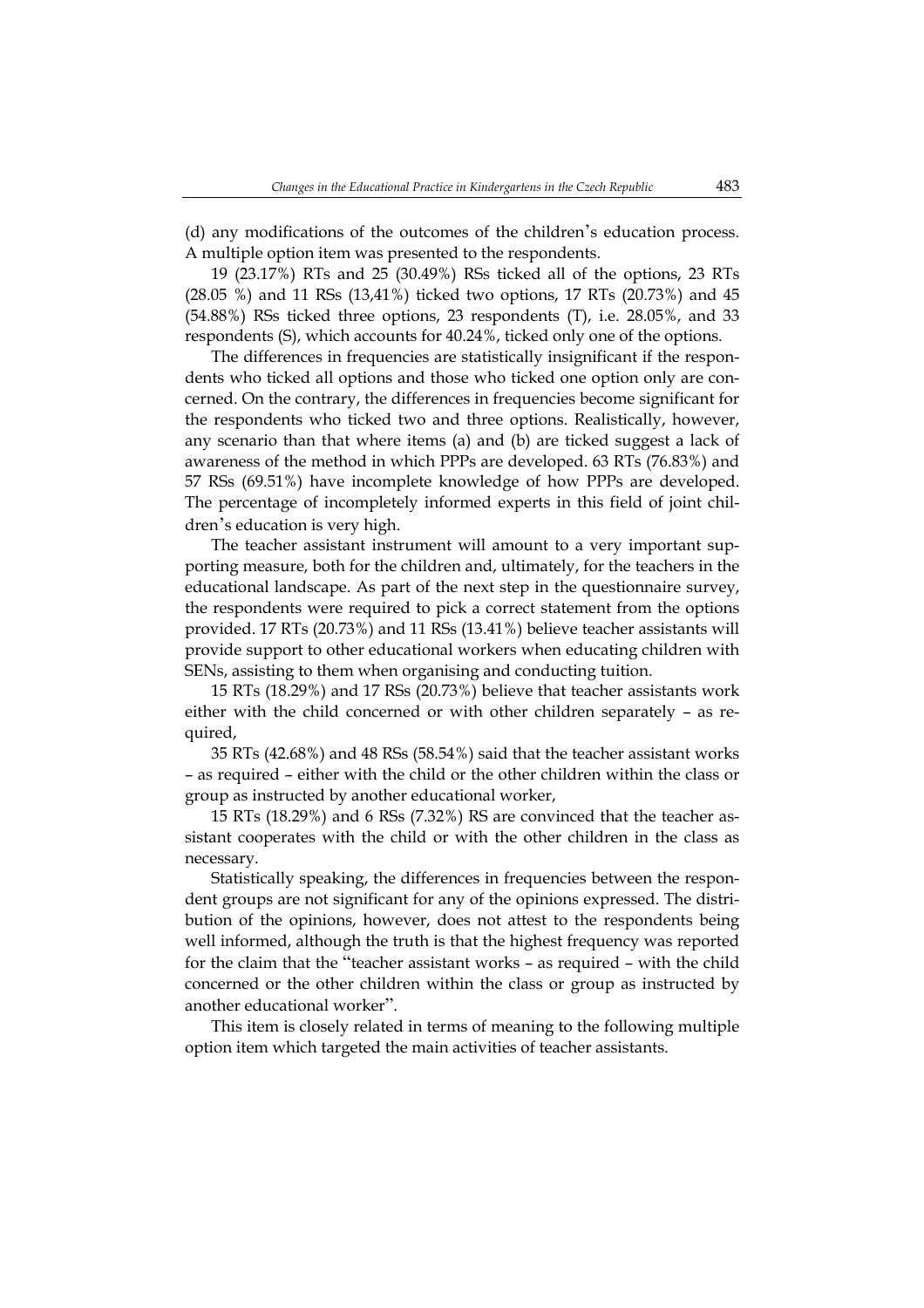The claim that the main activities of teacher assistants also include other activities defined under yet another legal regulation was not ticked by any of the respondents in the RT group. It may be assumed that the respondents thought this was too illogical to be true. Yet, unfortunately, it was the correct answer. The activities of teacher assistants are addressed under multiple regulations. But also in the RS group, there were only 2 respondents who ticked this option.

Most respondents, [63 RTs (76.83%) and 75 RSs (91.46%), ] believe teacher assistants' main activities include assisting the child in adapting to the school environment.

The claim under the previous item that teacher assistants are required to provide support to another educational worker in the course of educating children with SENs,  $[17 \text{ RTs } (20.73\%)$  and  $11 \text{ RSs } (13.41\%)$  , does not correspond to what the respondents said now. 45 RTs (54.88%) and 38 RSs (46.34%) indicated as one of the main activities of teacher assistants assisting the teachers in the course of their educational activity and assistance in the teacher's communication with the children, the children's legal guardians and with the community from which the children come.

Assisting the child during the educational process and providing the necessary help for the children to take care of themselves and move around during the educational process and educational events were ticked by the same number of respondents in both groups, [81 RTs and 82 RSs]. With the exception of one vote, this amounts to all votes in both respondent groups. This multiple-option item, which focused on the main activities of teacher assistants showed the respondents' informational insecurity in this respect.

### **Conclusion**

Initial data were obtained on how well-informed kindergarten teachers, principals and head teachers are regarding the changes in educating children with special educational needs, namely with regard to joint education of all children within the main educational stream at kindergartens. The questions we considered important were answered by groups of respondents who work with children on an everyday basis and who directly face the consequences of the changes in their professional lives.

A specific answer was always sought for the main survey question in successive steps. The answers obtained are presented along with their frequencies and percentages. Once they were processed statistically, conclusions were drawn for all items.